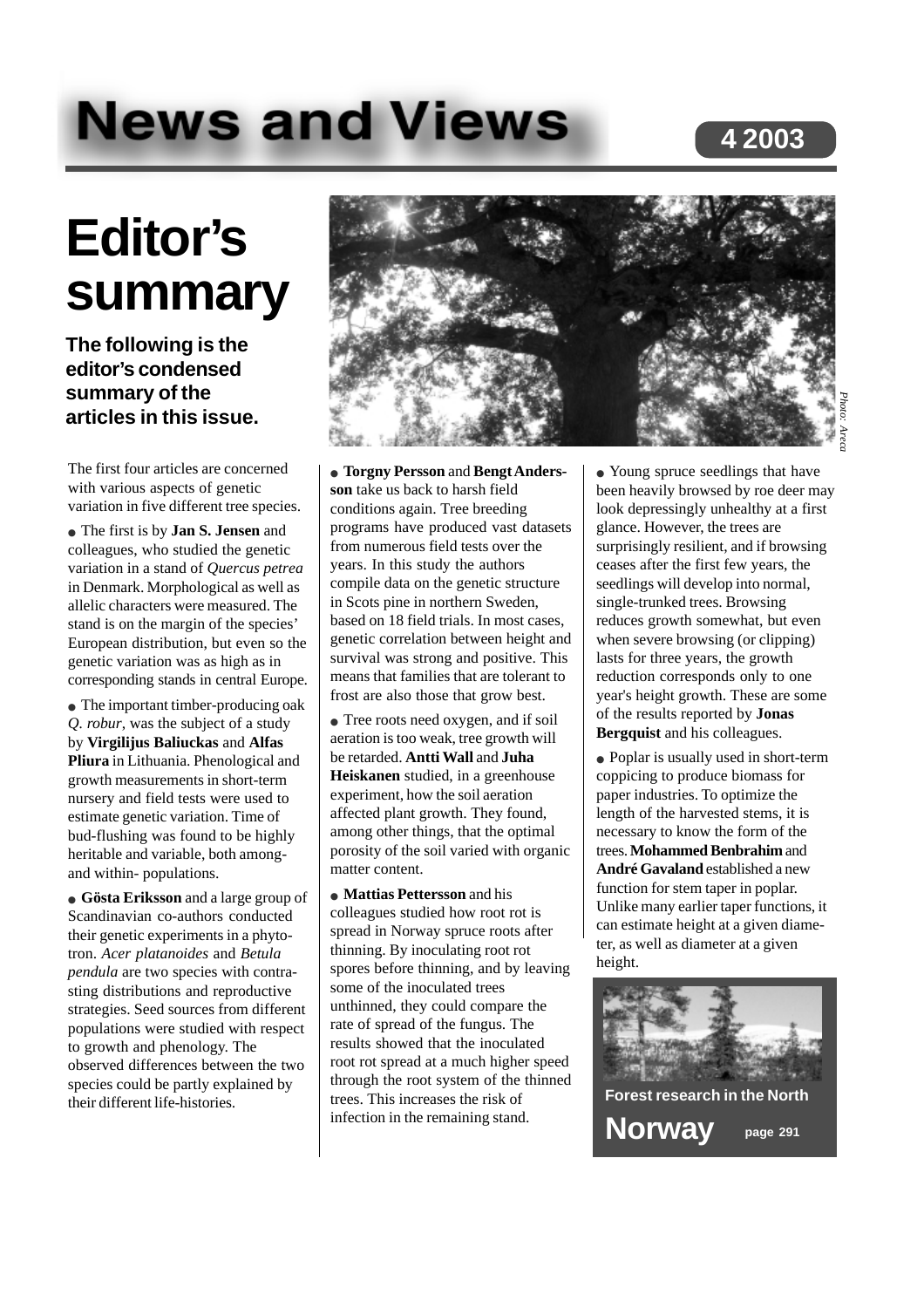# Final reports from SNS projects

#### **Weak growth response to elevated N inputs**

Nitrogen added weekly-monthly to spruce stands at an annual rate of 50- 55 kg N/ha did not significantly increase the growth of the trees, although non-significant tendencies were observed at one site. Surprisingly large amounts of the added nitrogen were retained by the ecosystem.

These were some of the results from an SNS-sponsored study in two Nlimited spruce stands – Gårdsjön in Sweden and Klosterhede in Denmark. The stands had been subjected to elevated (50–55 kg N/ha, year), ambient (13–20 kg/ha, year) and reduced (0–5.6 kg N/ha, year) Ninputs.

The reduced level was achieved by covering the ground with a roof to prevent the natural deposition of nitrogen. Results are now available from the first eleven years since the start of the study. The researchers conclude that "Generally, the forested systems showed a relatively slow response and high resilience to elevated N inputs".

Project: SNS -72 "Effects of elevated N input to N limited coniferous forest systems"

*Contact: Project leader O. Janne Kjønaas, janne.kjonaas@skogforsk.no*

*The roof cover at the Gårdsjön experiment was used to prevent natural deposition of nitrogen in part of the area. Photo: O. Janne Kjønaas*



#### **Sub-alpine firs – a growing use as Christmas trees**

Use of sub-alpine fir (*Abies lasiocarpa*) from North America as a Christmas tree is expanding in the Nordic countries. A four-year project (1999–2002) sponsored by SNS has helped to improve our knowledge of how to grow the tree and the best varieties to use. The project was a cooperative effort between Iceland, Denmark, Finland and Norway. Some of the main results:

• Southern provenances from Arizona and New Mexico seemed to have the best potential for producing high quality Christmas trees.

• There were relatively small differences among provenances in spring frost hardiness, but northern and eastern provenances were more hardy in the autumn.

• The sub-alpine fir plants are severely affected by weed competition. The best growth can be obtained if the ground is covered with black plastic. Spraying with herbicides is another alternative, but it should be avoided in the spring, since the newly flushed shoots are sensitive to damage by glyphosate.

• Sub-alpine fir retains its needles very well. The results also revealed significant differences among varieties.

• An important finding was that the corkbark fir (*A. lasiocarpa* var. *arizonica*) dies slowly and its needles retain their colour and shine for a long time.

Project: SNS -73 "*Abies lasiocarpa* for Christmas tree production in the Nordic countries"

*Contact: Project leader: Adalsteinn Sigurgeirsson. adalsteinn@skogur.is*

#### **Nutrient dynamics after afforestation**

When formerly bare or agricultural land is afforested, nitrogen (N) and phosphorus (P) dynamics will be affected. However, the effects will vary greatly depending on natural conditions, management histories and the degree of air-borne deposition. In a joint Nordic project, sites with extreme levels of nutrient availability were studied to evaluate the potential for Nleaching and the scope for countering nutrient deficiencies after afforestation.

On former agricultural land in Denmark, N and P are commonly found in excessive amounts. In contrast, afforested sites in Iceland are mainly located on land that is severely N- and P-deficient. In Sweden and Finland the situation is intermediate. The common, overall results for Denmark, Sweden and Finland support the notion that land-use history has a strong influence on soil characteristics, with longlasting effects. However, nitrate leaching on former agricultural soils only occurs in areas where N deposition is high (>15 kg N/ha/year). Common results for Iceland and Finland strongly suggest that there is a need to fertilize in order to alleviate nutrient deficiencies and imbalances at problem sites. Foliar analyses can be used to predict fertilizer requirements. The results suggest that fertilizer treatments should be tailored to site types and tree species.

Project: SNS-67 "Stability and turnover of nitrogen and phosphorus after afforestation"

*Contact: Project leader Adalsteinn Sigurgeirsson. adalsteinn@skogur.is*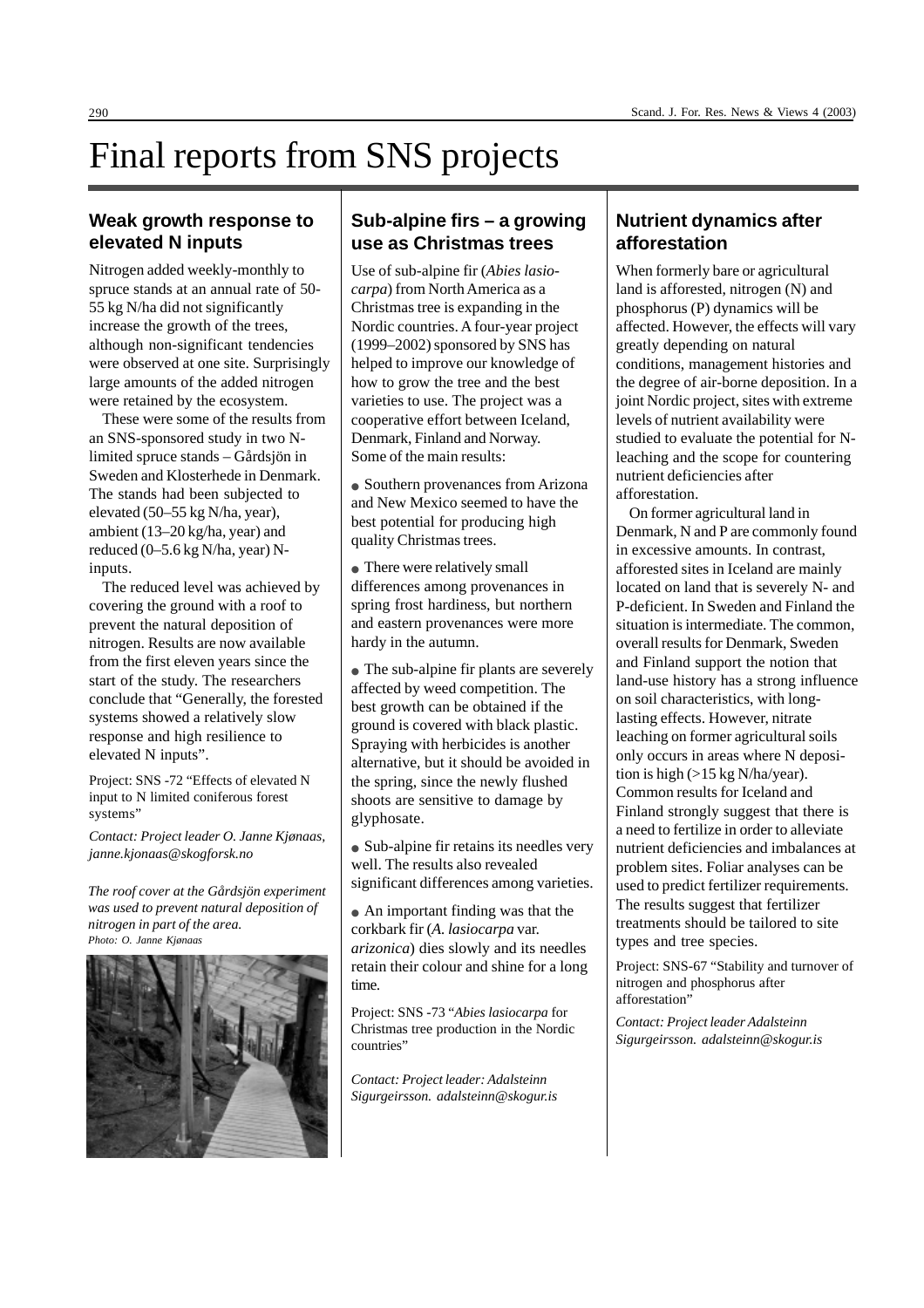

# **Norwegian forest research in brief**

#### **A rural country**

In the two previous issues of News and Views, forest research in Iceland and Finland have been portrayed. The subject of this issue's portrait is Norway: a narrow, hilly country, with a long coastline, where fishery and the oil industry may be the commercial sectors that first come to the outsider's mind. However, Norway is also a forested country, with a productive forest area of 7 million hectares and a forest industry that employs 30.000 people. Furthermore, it is a country

where many people live outside the larger cities, and often come into contact with small-scale forestry and farming enterprises. Thus, it is not surprising that forest research plays a relatively large role in the country.

#### **Funding**

The Forest Research Council of Norway coordinates much of the national research funding. Through its forestry program, 11 million NOK per year is devoted to research. The wood program has a budget of 42 million

NOK per year. Most of this sum is dedicated to product development and innovation. An important research fund is administered by the forest owners association, which supplies 10 million NOK per year for research that improves the profitability of Norwegian forestry. New money is added to the fund through a fee of 0.50 NOK per m<sup>3</sup> harvested timber.

*www.forskningsradet.no*

#### **Norwegian forests in figures**

- Productive forest land: 7.5 million hectares
- 79% of the productive forest area is owned by some 120,000 private forest owners. Companies own 6%, State 9% and other owners 6%.
- Average size of property: 57 hectares
- $\bullet$  Growing stock: 650 million m<sup>3</sup> today (300 million in 1920)
- $\bullet$  Annual increment: 22 million m<sup>3</sup>
- $\bullet$  Annual harvest: 8.4 million m<sup>3</sup>
- $\bullet$  Annual wood imports: 13 million m<sup>3</sup>



#### **Forest industry**

- Sawnwood production  $2-2.5$  million  $m<sup>3</sup>$
- Total turnover: NOK 12 billion (1.6% of GDP for mainland Norway)
- Employees in the forest industry sector: 33,000 (1.8 % of employees in mainland Norway)
- Exports: NOK 13–15 billion (10 % of total exports from mainland Norway)

Source: www.skoginfo.no, www.nijos.no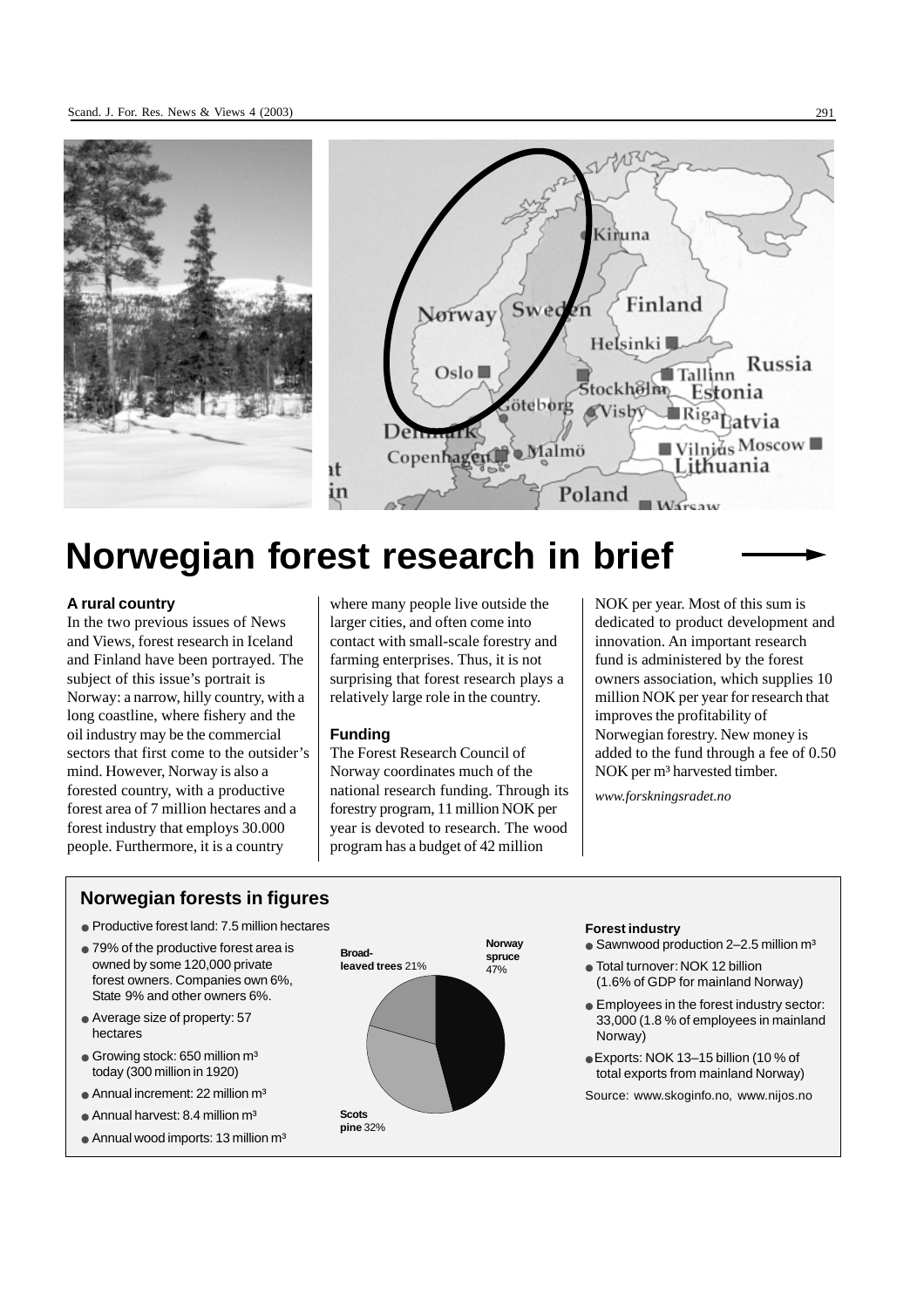## **The Agricultural University of Norway**

Through its *Department of Forest Science*, the Agricultural University of Norway is the only academic institution in Norway that studies and offers courses in forestry at the university  $l$ evel

The department has around 50 employees, 40 of whom are researchers or teachers. In September 2003, it will be merged with the *Department of Biology and Nature Conservation* to form the *Department of Ecology and Natural Research Management*, which will be a large unit with 110 employees.

The research is presently organized into three units: silviculture, forest technology, and resource economics and planning. High priority is given to the following research areas:

• Environmentally sound methods of wood production

- Conservation of biological diversity
- Balancing the production of commercial and non-commercial forest goods.
- Wood utilization, particularly saw milling, use of hardwoods, smallscale technology and special products.
- Contribution of the forest sector to business and rural development.

The department closely cooperates with the Norwegian Forest Research Institute. It is located on the same campus in Ås, outside Oslo, and uses publications from the Institute to disseminate its research results.

The budget of the Department is 21 million NOK. Two thirds comes directly from central government, and the rest from the Research Council of Norway or other sources.

#### **Graduate studies**

Each year, 25 students start the 5-year program in forestry at the Agricultural University of Norway. In addition, another 20 students who have completed a 3-year-program at regional colleges continue by taking a 2-year program at the university.

The students specialize in forest ecology, technology or economics.

#### **Recent dissertations from the Agricultural University of Norway**

- Janne Kjønaas, Carbon storage in the boreal region and strategies to counteract increases in greenhouse gases in the atmosphere.
- Ståle Størdal, The economics of timber sales – studies of the Norwegian roundwood market.

*Further info: www.nlh.no*

# **Examples of ongoing forest research at the University**

#### **Laser scanning**

The Department of Forest Sciences has a broad research portfolio, in which remote sensing and other methods of inventory are strongly represented. Laser scanning is a relatively new technique that has great potential in the forestry sector. By scanning the terrain quickly and with high precision from an aircraft, much more detailed information can be obtained than is possible from satellite images. The laser equipment "reads" "swathes" of earth by generating (and monitoring) 10,000 laser pulses per second, while the aircraft flies at normal speed. With the aid of GPS in the aircraft, the position of each of the pulses is known with a precision of 30–40 cm.

*For further information, contact erik.naesset@isf.nlh.no.*

#### **Responses to climate change**

A new program has been set up at the Agricultural University with the aim of learning more about the capacity of trees to survive and adapt to climate change. The total budget of 22 million NOK over five years is being shared by several research partners, both within and outside the Agricultural University. The research is focusing on the fundamental processes controlled by photoperiod and temperature, down to the gene level.

*The contact person at the Department of Forest Science is Aksel Granhus aksel.granhus@isf.nlh.no*



*A forest map based on areal laser scanning. The lighter the colour is, the higher is the forest. The white lines are borders between stands.*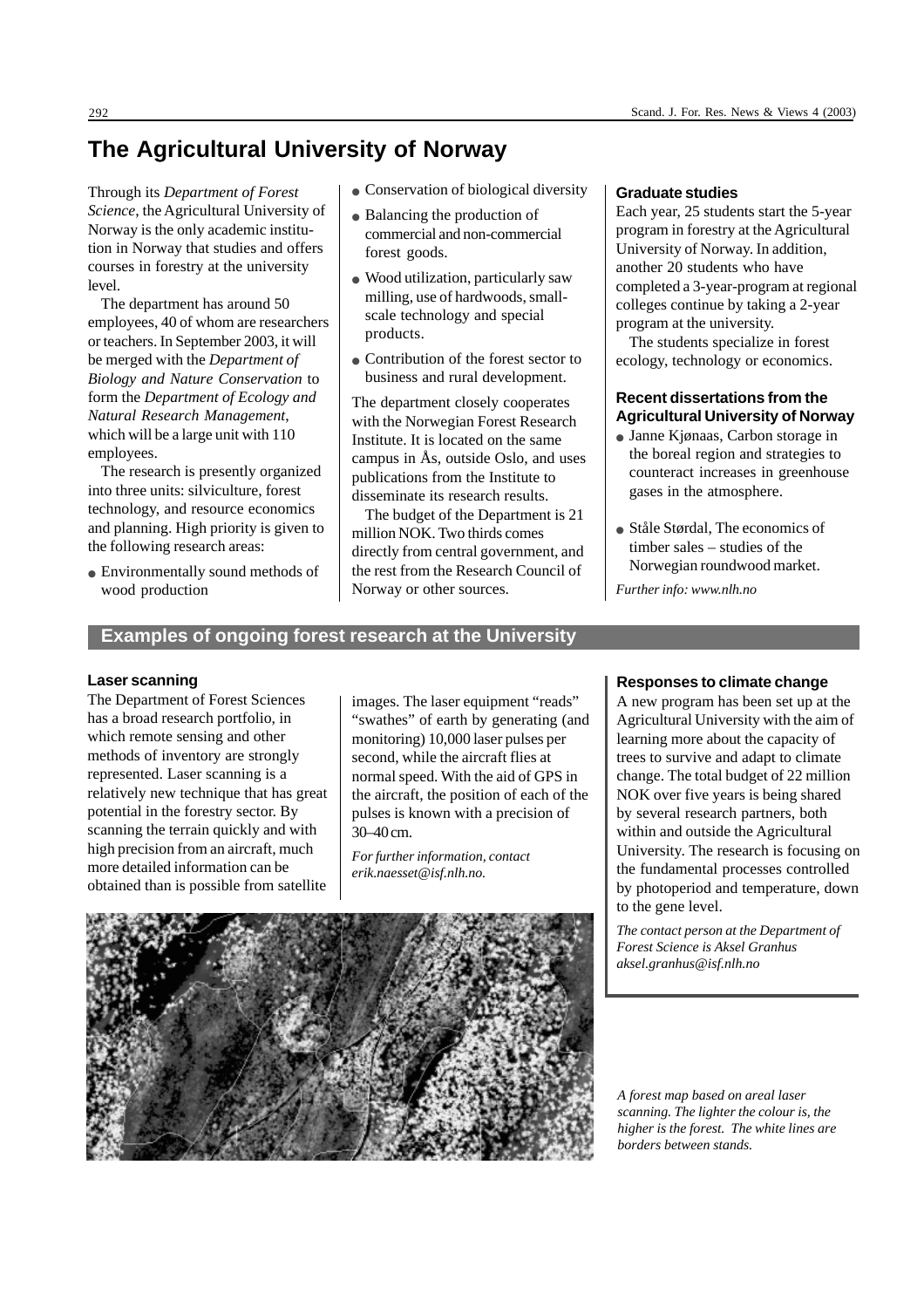# **The Norwegian Forest Research Institute – Skogforsk**

The Norwegian Forest Research Institute (Skogforsk) is an independent institute that is accountable to the Ministry of Agriculture. Skogforsk was established in 1917 and has about 120 employees, most of whom work at the headquarter in Ås, outside Oslo, but there is also a research station in Bergen. The mission of the institute is to be a leading provider of information for government, industry and the general public, working towards sustainable management of forest resources. The research is divided

between two units, each covering a wide variety of research topics. Biodiversity, climate change, forest damage, genetics and physiology are important subjects in the Department of Forest Ecology and Environment. Meanwhile, the Department of Production, Techniques and Processing covers subjects such as silviculture, forest operations, logistics and economy, bioenergy and Christmas tree production.

*www.skogforsk.no*

#### **Example of ongoing research at Skogforsk**

#### **Effects of climate change on spruce bark beetle dynamics**

An example of the wide variety of projects currently being pursued at Skogforsk is the research related to spruce bark beetles. A general temperature increase may lead to a northward expansion of the areas in which the spruce bark beetle can complete two generations per year. This could increase the damage they do to trees. Observations from 23

years of monitoring in southern Norway are used to model the response of the beetle to climate.

*Contact: bjorn.okland@skogforsk.no*



# **The Norwegian Institute of Wood Technology (NTI)**

NTI is an independent research institute, established in 1949. It serves 160 member companies representing the Norwegian sawmill and timber industries. As well as undertaking research, the NTI performs various quality control and laboratory tests. Its laboratories are accredited for testing mechanical and chemical properties of wood-based products, and it is heavily involved in quality assurance procedures related to the timber trade. The Institute has an annual turnover of NOK 27 million, and 37 employees. *www.treteknisk.no*

# **Norwegian Institute for Land Inventory (NIJOS)**

NIJOS is the major supplier of data on soil, forest, outfield and landscape resources in Norway. Through national forest inventory and forest health monitoring programs it provides data used for

planning in the forest industry and the development of environmental policies. *www.nijos.no*



#### **Clippings from Norwegian forest research**

#### **Timber imports introduce pest risks**

Timber from Russia and the Baltic countries contains many species of beetles and fungi. This was a finding in a study of five boat-loads imported to Norway. Most of the species were previously known from Norway, but five of them were new.

One of the new species is known to cause damage in Finnish forests, and the researchers recommend further controls on timber imports.

Source: Aktuelt fra skogforskningen 4/03.

#### **Trees have an effective immune defence**

Conifers have a twofold defence system towards blue-stain fungi introduced by bark beetles: a) "a standing force" consisting of thick layers of cork and lignin in the outer bark, together with terpenes, phenols and tannins in the wood. b) an inducible system, activated when the tree is under attack. Phenols and tannins are then directed to the affected wood. Mechanical barriers containing cork are also rapidly constructed.

Source: Glimt fra skogforskningen 5/2003

#### **Forestry affects the capercaillie population**

The capercaillie (great wood grouse, Tetrao urugallus) is a quite common bird in the Norwegian forests. The population is estimated to amount to some 200,000 birds in the spring, though it varies substantially between years. Predators, such as fox and marten, are the major regulating factors, though harsh weather conditions may affect the mortality of the chicks considerably in some years.

Harvesting and other silvicultural activities affect the capercaillie population, but mainly indirectly through their influence on the predator populations.

Source: Glimt fra skogforskningen 3/2002